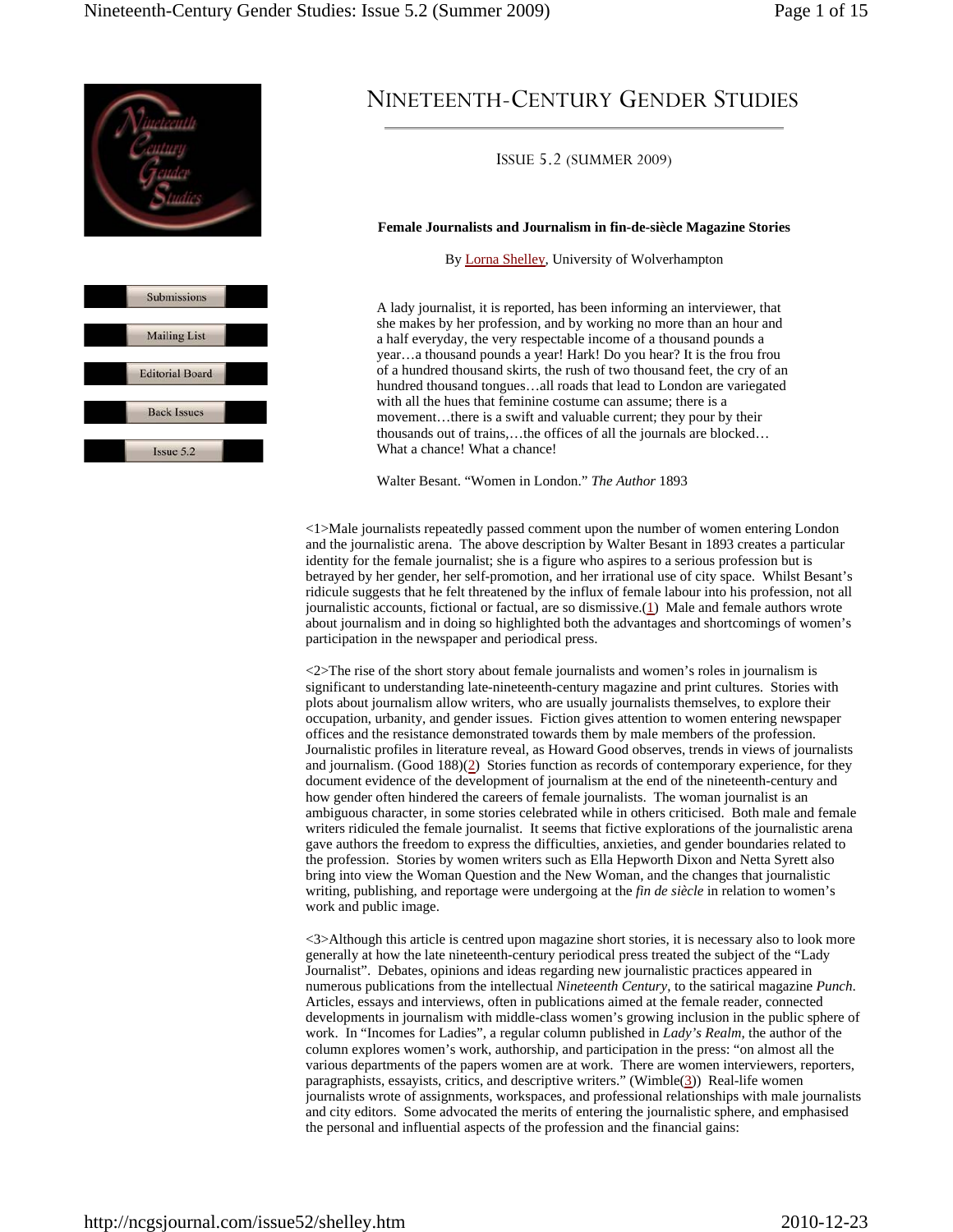Journalism is one of the noblest occupations a woman can follow. It is a hard profession, for a journalist's work is never finished, but a broad-minded, honest woman can often do more with a single paragraph, and point the way more clearly than fifty sermons. There are women who by writing for the press, keep mothers and sisters, and who are the bread-winners in many families…. Journalistic work is essentially ephemeral, but it need never be frivolous…all women journalists should strive upwards to an ideal which does not find its expression in those trivialities which are the most serious failings of woman's work. ("Women in Journalism" 130  $(4)$ 

<4>Primarily aimed at a female audience, *Sylvia's Journal* frequently printed articles and stories about middle-class women's increasing entry into work. As did the *Lady's Pictorial*, in which a contributor declared that:

The lady-journalist, with courage and a patience that are essentially womanly has persisted in her work by opening up a new and fitting field for educated and intelligent women-workers for all time. In journalism, reviewing, and interviewing, women are the most successful. ("New Careers for Women").

<5>The female journalist was frequently upheld as a positive role model in journals aimed at young educated middle-class girls who may have been contemplating a writing or journalistic career. Persuasive periodical accounts of women journalists emphasised both the rigors and attractions of the profession, often casting the female journalist as a heroic New Woman figure adaptable to modern and challenging work environments. In "Women Who Work", an essay by Marion Leslie published in *The Young Woman*, Leslie declared that "women … into journalism [they] have come at a hop, skip, and a jump, and by their ready wit, light, facile pen, and indomitable pluck have made themselves necessary adjuncts to every editorial staff." (Leslie 128) (5) In Leslie's opinion, the lady journalist was a crucial role model for girls seeking independent and interesting lives. Enthusiastic writing such as Leslie's suggests widespread inclusion and accomplishment in the journalistic sphere of the 1890s. Yet, as Valerie Fehlbaum points out in her chapter concerned with late nineteenth-century gender and journalism "The Bastille of Journalism", journals became the prime site of debate about gender and changes in society, sometimes offering discrediting pictures of the woman journalist. The working conditions and lifestyles of women journalists are often depicted in a critical and contradictory way, for these accounts seemed to function to both attract and dissuade the (female) reader from becoming involved in the profession.

<6>This is apparent in *The Woman at Home*, a conservative, domestic, and anti-suffrage publication (Fraser *et al.* 226) as well as journals that were not directly appealing to the woman reader, such as *Blackwood's Magazine* and *The Atlantic Monthly*, which printed articles that detailed involvement in journalism, but with a less encouraging discourse than Leslie's article in *The Young Woman*. Like magazine stories of the period, articles critiqued as often as they promoted the profession. They aired women's views and by doing so publicised the profession, yet at the same time warned of personal, emotional, and material hardships. As Sally Mitchell (109) observes, "Newspaper staff work had major drawbacks … the work had to be done well into the night; assignments might take the journalist into unsuitable places." A recurring theme emerges from late nineteenth-century articles: that to be a woman journalist is to enter an arena that is difficult and unrewarding both artistically and financially. Concerns regarding women's careers in newspapers and reportage are raised in "The Experiences of a Lady Journalist" published in *Blackwood's*, for example. The anonymous author of the piece (Charlotte Eccles) tells of obstacles encountered in the journalistic arena:

One is horribly handicapped in being a woman… The immense difficulty a woman finds in getting into an office in any recognised capacity makes a journalistic beginning far harder for her than for a man. Where a man finds one obstacle we find a dozen. (Eccles 831)

<7>Eccles' piece is a good example of the ambiguous and contradictory views about journalism as a career for women, often held by female journalists themselves. It does eventually reach a more positive conclusion, despite the author's initial focus upon the difficulties faced by women in the profession. Many journals of the era distributed advice about domestic issues and working lives in the same issue. In *Woman at Home* employment advice appears alongside advice on shopping, cooking, and domestic management. (Beetham 158) An examination of the "Women's Employment" column reveals that it suggested suitable employment for middle-class women, yet also projected upon the woman reader a sense of hesitation and doubt. In "Reporting For The Press", the anonymous journalist relates her experiences of working for the press: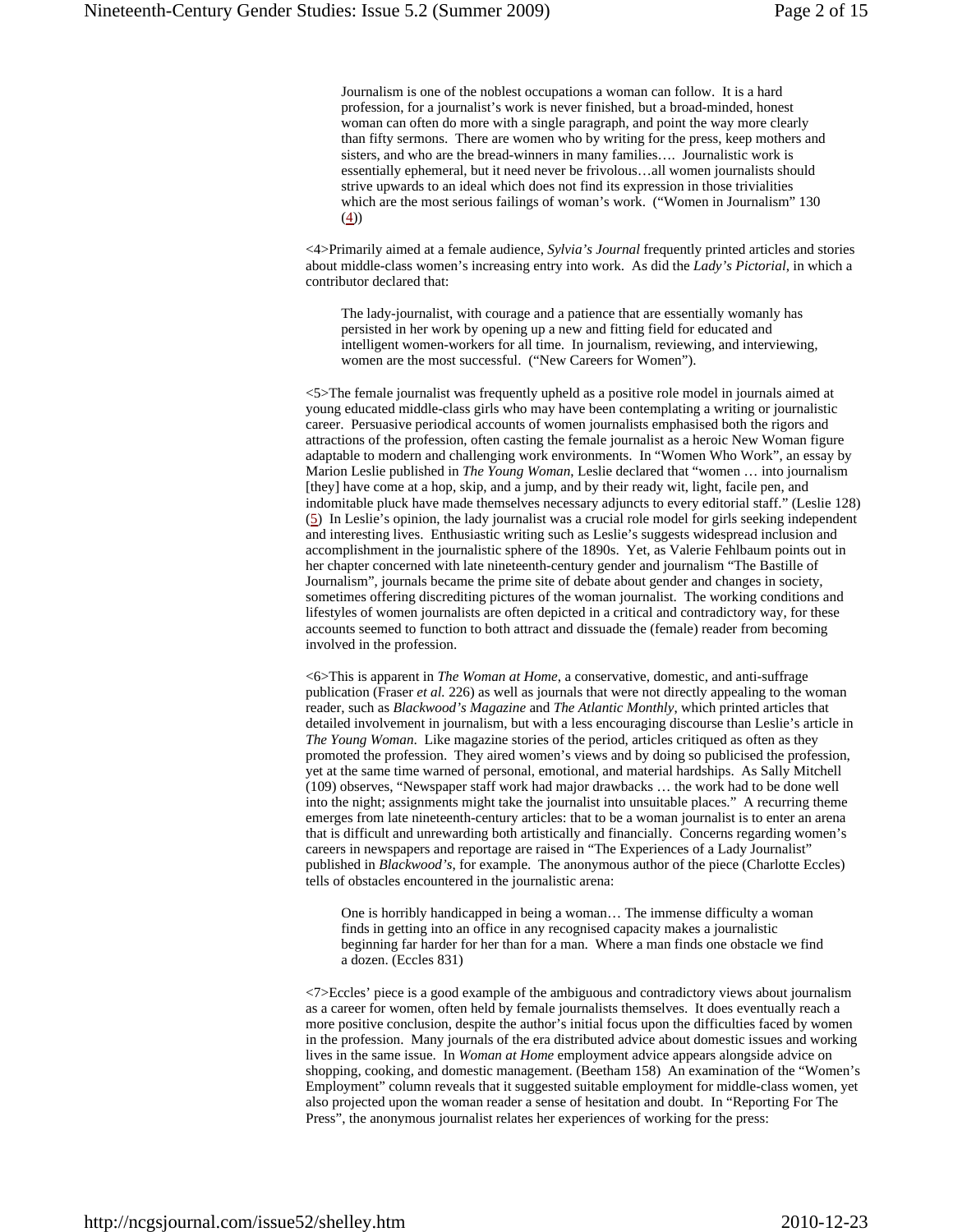After a meeting in some distant suburb, I used to write my report in the train on my way back to Fleet-street. It was weary work especially on cold winter nights… My advice to every woman journalist would be to get out of the reporting groove as soon as possible. ("Reporting For The Press")

<8>Articles by female journalists often record the dilemmas they faced as urban workers. In "The Confessions of a Newspaper Woman", Helen M. Winslow describes the difficult life of a female reporter on a metropolitan daily paper:

I have attended an all-day convention, and worked far into the night, writing reports for messenger boys to take in sections "red hot" to the presses … I have worked eight hours a day in my dark, dingy city office … doing the work evenings … going to the theatres from twice to five times a week … The life is too hard and hardening... I have crawled from my bed in the morning only to fall back across it in a dead faint... Women are not fitted for the rush-at-all-hours a reporter's life demands. There will be a chance for them as editorial, fashion, household, society, and critical writers.

The tensions of the work-place and the realities of reporting described in Winslow's article act as a warning to the woman reader contemplating a career in journalism. However, despite the critical tone it is reflective of the amount of interestin women's careers and modern occupations, and offers insight into the difficult and conflicting circumstances of the lives of newspaper women.

<9>In a similar way, magazine short stories investigated women's roles in journalism, and reflected the divergences of opinion surrounding women's involvement in the profession. Most often published in the periodical press, stories indicate how authors presented the profession of journalism to a popular and mass-market readership, who could follow the travails of journalism by way of fictional characters. The right of middle-class women to work in the public sphere was an ongoing topic and one of interest to readers. Lyn Walker's insightful study of urban space claims that working middle-class women in the West End of London "made spaces for real change through the development of a public ideology for women", undercutting the idea that middle-class women were invisible and marginalised in late Victorian society. Short stories of the period encompassed and reflected this idea. Authors frequently created urban figures in possession of a professional position and advanced views that led to visibility in public places and the eventual usurping of a scathing male editor.

<10>In Ella Hepworth Dixon's story "A Scribbler's Comedy" published in the *Pall Mall Magazine*, the female journalist protagonist, who adopts a male pseudonym, "John Bathurst", has written "a volume of short stories illustrative of the New Revolt". Even though "The New Revolt bored and scandalised" the male editor, he agrees to run a "series of articles on the New Emancipation". The "comedy" in Hepworth Dixon's story lies in the foolishness of the male editor, who, despite being married, falls in love with "John Bathurst". The professional ineptness and emotional weakness of the male editor contrasts with the modern and confident lifestyle of the successful female journalist. Different from many other 1890s fictional women journalists, she is successful and does not doubt her role as "Lady Journalist". As Fehlbaum points out, unlike other writers of the period, in "A Scribbler's Comedy", Hepworth Dixon does not "darken the image of the woman writer." (84) Yet stories also reflected divided opinion upon women's place in the public sphere of work and depicted ambiguous, even unfavourable attitudes towards female journalists. In some stories, these figures are cast as irrational and weak, ruined by professional life, faltering in a journalistic masculine marketplace. They are anti-heroines who are not, for the female reader perhaps seeking influential role models, inspirations for work and activity. It is this ambivalent set of representations which is of interest.

### **'the Advanced Woman in Journalism": A New Profession /A New Story**

<11>Towards the end of the nineteenth-century an increasing number of women were contributing to periodicals and newspapers, writing stories, interviewing well-known writers, and sometimes editing publications. This intense feminisation of the profession was discussed in periodicals and magazines. Despite Janet Hogarth's (587) assertion that "If a woman cannot do night work, the prizes of Fleet Street are not for her … this London world has no place for the average woman-journalist," plenty of women were living in the metropolis and active in Fleet-Street journalism. As Mitchell (109) observes, by 1892 women had formed a Writer's Club within walking distance of Fleet Street, where they could produce copy in a quiet and encouraging space. Women were claiming print space and public space, and the status of women within the press preoccupied journalists throughout the 1890s. Female journalists were often upheld as productive yet novice contributors. *Sketch Magazine* frequently printed articles which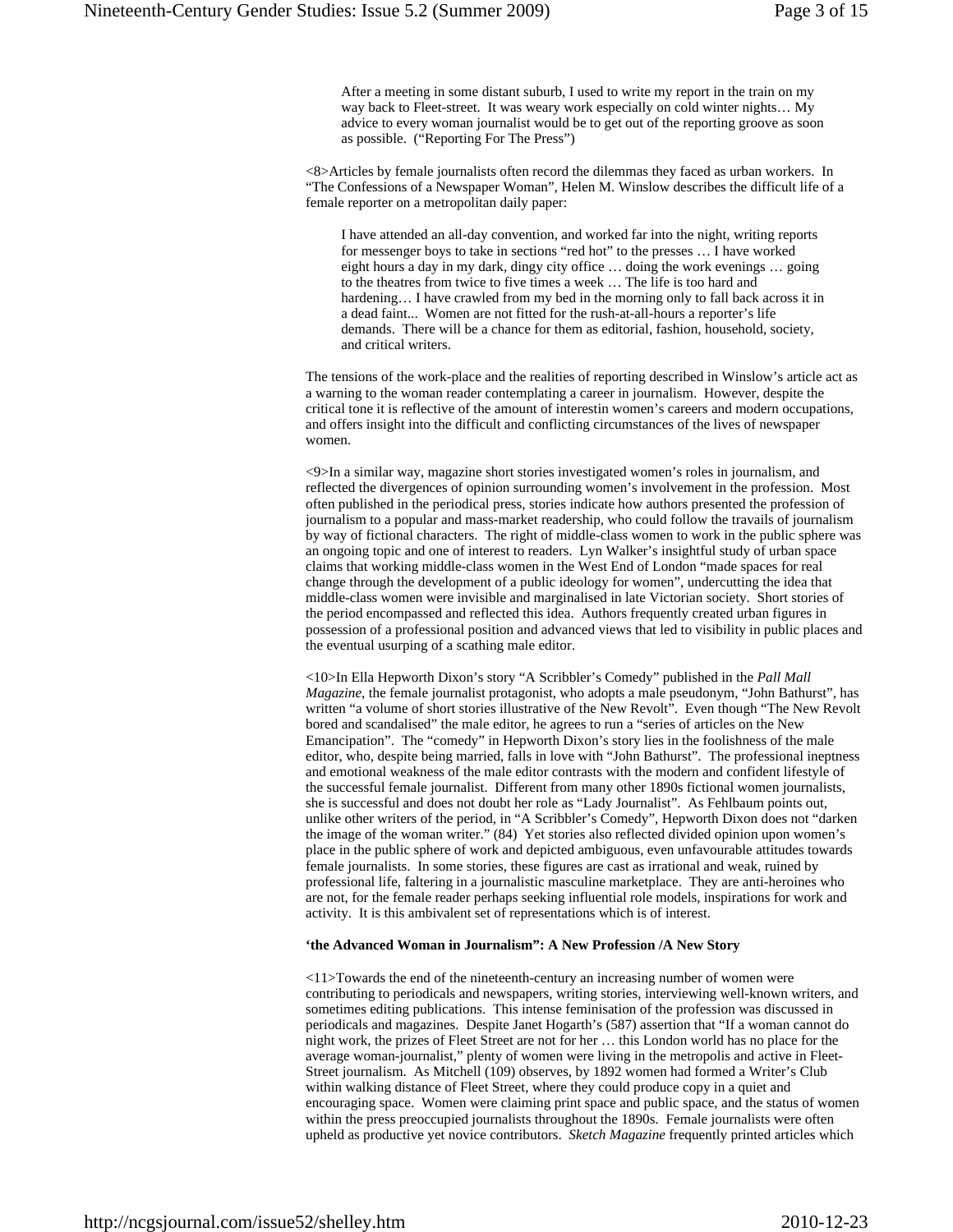depicted and debated the merits and detriments of modern journalism. A regular column, "Journals and Journalists Of To-Day", introduced readers to, for example, "Mr William Earnest Henley's brilliant adventures in journalism and the most brilliant venture of all, his editing of the *National* Observer." In "A Journalistic Experiment," the author claims that the aim of the article is to "broaden understanding of women's modern ascent into journalism". Reporting on the temporary editorship of *Answers Magazine* by Mary Belloc, the article demonstrates that the "bright and graphic pen of women" was increasingly visible and valued in the 1890s periodical press:

The modern King Alfred the Great, speaking journalistically — Mr Alfred C Harmsworth…has decreed that one part of his Kingdom shall be ruled for one week by a lady. That very popular magazine, *Answers*…will contain nothing but contributions from women. The editor selected for this interesting experiment, which is itself a tribute to the advance of women in journalism, is Miss Mary Belloc.

<12>Numerous articles in the pages of the periodical press mapped women's journalistic accomplishments and the obstacles they overcame to become recognised as genuine professionals:

Women journalists have had to wait their opportunity to do that which they may do when they know how … But whether in the stress and excitement of work on a morning paper, or following the quieter routine of a weekly, or the more literary duties of a monthly, in no other calling are there such possibilities. (Jackson "Chances")

Florence Jackson provides detailed advice to the aspiring woman journalist. Under headings such as "General Lack of Preparation", "Some Disadvantages", "Woman's Special Work" and "The Rewards of Journalism", she provides a personal account of her early years as a journalist and her later success. This article is especially interesting when read alongside advice given to would-be female journalists by male author/journalists (e.g. Bennett).

<13>Although this piece concentrates on the *fin de siècle*,it is important toacknowledge that journalism was not a new career for women. Female journalists existed before the 1890s, and their contributions to the newspaper and periodical marketplace is documented in both factual and fictional print spaces. However, women did, as Besant satirises in "Women in London", flock to newspaper work in the last decades of the nineteenth-century. The influence and accomplishments of earlier, mid-century women journalists and periodical culture was often described in late nineteenth- century journalists" writing, for they frequently upheld mid-Victorian women journalists as pioneers who opened up the profession through their contributions to domestic, literary, and radical magazines, for example the *English Woman's*  Journal (1858-64). Women such as Frances Power Cobbe, Harriet Martineau, and Bessie Rayner Parkes of the Langham Place group were celebrated as inspiring role models who made the journalistic profession socially acceptable. Writing in 1894, Sarah Grand recalled the career of Parkes and her editorship of *The English Woman's Journal* in the early 1860s. Grand claimed that "after a freer choice and wider public life, we should remember strong-minded women of opinion who made daring and original steps forward … the origins of our work … our opportunities to produce books and papers, edit and report without hindrance." Grand sets out to remind readers of the *New Review* that women journalists had, earlier in the century, prompted social change. In doing so, she defends the careers of contemporary and radical female writers and journalists.

<14>In her thorough and insightful account of the careers, activism, and the periodicals to which women contributed*,* Barbara Onslow details the early ventures of Langham Place. Writing of Martineau, Cobbe and Parkes, Onslow (37) observes that, "In their careers, as columnists ... these women were icons in their own century." Onslow's valuable study does not offer an expansive comment upon fictive accounts of female journalists (though in her introduction, she argues that "by the mid-1890s a depressing, superficial Bohemianism taints the image of journalism in women's novels.") However, debates around women's work in journalistic spheres can also be found in mid-century fictional accounts. There does appear to be more evidence of this in American literature than in British fiction. The female journalist, as heroine and positive role model, appears in American fiction at an earlier date than does her British counterpart, suggesting that American newspaper culture was ready to accommodate the female journalists earlier than British counterparts. This is explained in an article published in *The Academy and Literature* entitled "The Woman Journalist", in which the author of the piece claims that "years before that anomaly the lady journalist was admitted to the London newspaper office, she was a commonplace in every American city. For every American daily had just the work that a woman was especially fitted to perform." (23) In the periodical press, and in a number of fictional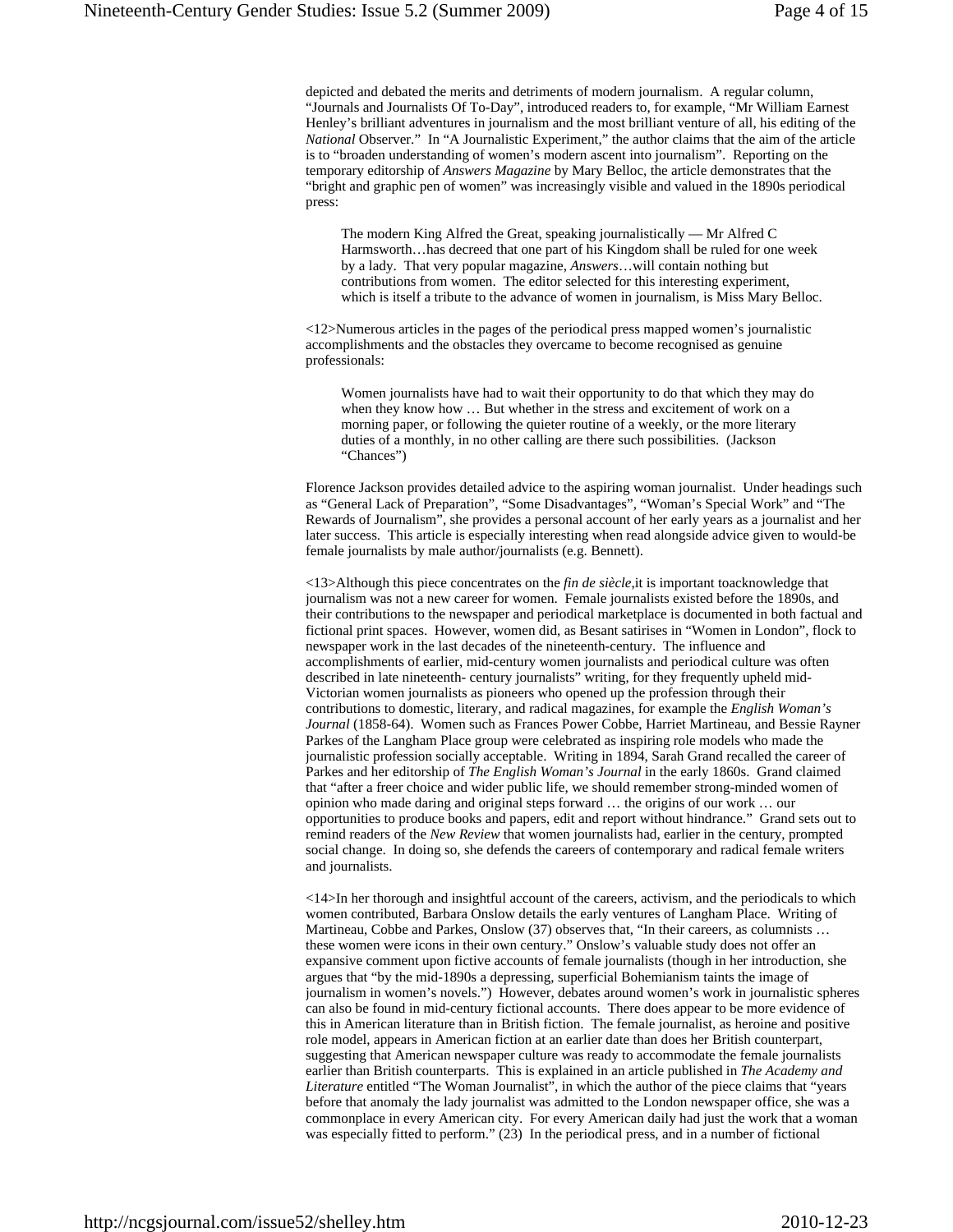accounts, the American female journalist is often defined by her confidence, intelligence and professionalism (e.g. Jackson; Michelson).

<15>Although this study focuses upon *fin-de-siècle* short stories, it is important to note that the figure of the female journalist also appeared in nineteenth-century novels that often have similar plots to short stories.(6) Like stories, novels depict a female journalist who must overcome hardship and professional exclusion until a resolution is found in artistic, professional, and commercial triumph. An American novel which was a popular success on both sides of the Atlantic in the 1850s, *Ruth Hall* by Fanny Fern (Sara Payson Willis), possesses such a plot.(7) Although published almost forty years earlier, it is an important precursor to novels that deal with the difficulties of journalism and authorship such as Gissing's *New Grub Street* (1891) and George Paston's *A Modern Amazon* (1894). *Ruth Hall* revolves around a female journalist — Ruth Hall who, despite resistance from male editors who dominate the newspaper profession, is eventually empowered by her journalistic career, overcoming various obstacles, the initial one being that she is a widow. Throughout the book, Fern demonstrates how the female journalist was contested and ridiculed. A common trope in stories about women journalists throughout the nineteenth-century is dismissal and rejection in male editors' offices. When Ruth Hall enters a newspaper office for the first time she meets with resistance from male employees:

Is this "The Daily Type" office? asked Ruth of a printer's boy... it was very disagreeable applying to the small papers, many of the editors of which, accustomed to dealing with hoydenish contributors, were incapable of comprehending that their manner towards Ruth had been marked by any want of that respectful courtesy due to a dignified woman journalist. (Fern 155)

<16>Fern's narrative is reflective of real-life situations, for women journalists upon entering a newspaper office that was a predominantly male sphere often met with critical stares, ridicule, and comments that questioned their right to be there. The journalist H.H. Cahoon (121) describes a woman entering a newspaper office with "a brave attempt to overcome shyness, for her heart beats very loudly…all she sees is men, and no chance of success." Margaret Stetz, focusing upon women's entry into journalistic spheres and the discomforts encountered, repeats Cahoon's assertion that, "for a middle-class Victorian woman … merely to enter the premises of a newspaper, a publishing house, or any place of business was an alien and potentially intimidating experience that put her at a disadvantage." (34) However, Fern does not cast the woman writer as entirely blameless in her position as novice and wary journalist. Although the novel overtly critiques male dominance in the commercial and artistic marketplace, *Ruth Hall* also comments upon the naïve idealism that many female journalists and authors possessed. The character Ruth speaks of "The sensitive souls who hesitate on the threshold of the newspaper man's office and do not enter." (Fern 157) Ruth differs, and by the close of the novel, after entering many newspaper offices and even gaining a news desk of her own, she is a successful journalist. Ruth Hall represents individualism, authorial talent, and the economically independent woman. Adopting the gender ambiguous pseudonym "Floy", Ruth is published in numerous journals, eventually becoming editor of the popular *Olive Branch* and abandoning her journalistic disguise. In the end, she gains creative autonomy and professional popularity.

<17>The novel provides an important fictional examination of the mid-century American journalistic marketplace (see Lutes). For the contemporary reader, it conveyed a message that women could play a part in changing the deficiencies, dishonesties, and gender and social barriers associated with the profession. To trace a similar fictional figure as Fern's Ruth Hall in British literature it is necessary to turn to late nineteenth-century magazine stories.(8) In these texts, female journalists' concerns can be placed within the context of larger social changes regarding education and work.

<18>Reflective of M. F. Billington's assertion in an article entitled "Leading Lady Journalists" that "we are numerous enough, we women of the press … fiction has made heroines of us," (101) stories depict middle-class women's entry into the professional arena, mapping out the increasing prevalence of the woman journalist and the resistance encountered on the way. Stories frequently highlighted the differences in lifestyle between single women who are journalists, married women who do not work, and male journalists who inhabit spheres of power and influence. Martha Vicinus, in her commentary upon work and the single woman, argues that "single women in fiction were not permitted to be single and happy outside a carefully defined set of family duties." (11) However, the central action performed by many female journalist protagonists in late nineteenth-century fiction is the achievement of an unmarried, modern, and urban life that is antithetical to the image of the middle-class domestic woman. Like the New Woman, whom Ann Heilmann (1) describes as "an emblem of sexual anarchy or fashionable modernity, heralding degeneration or renovation, …a prime signifier of crucial paradigm shifts in culture and society", the female journalist, very often a New Woman figure herself, repeatedly called attention to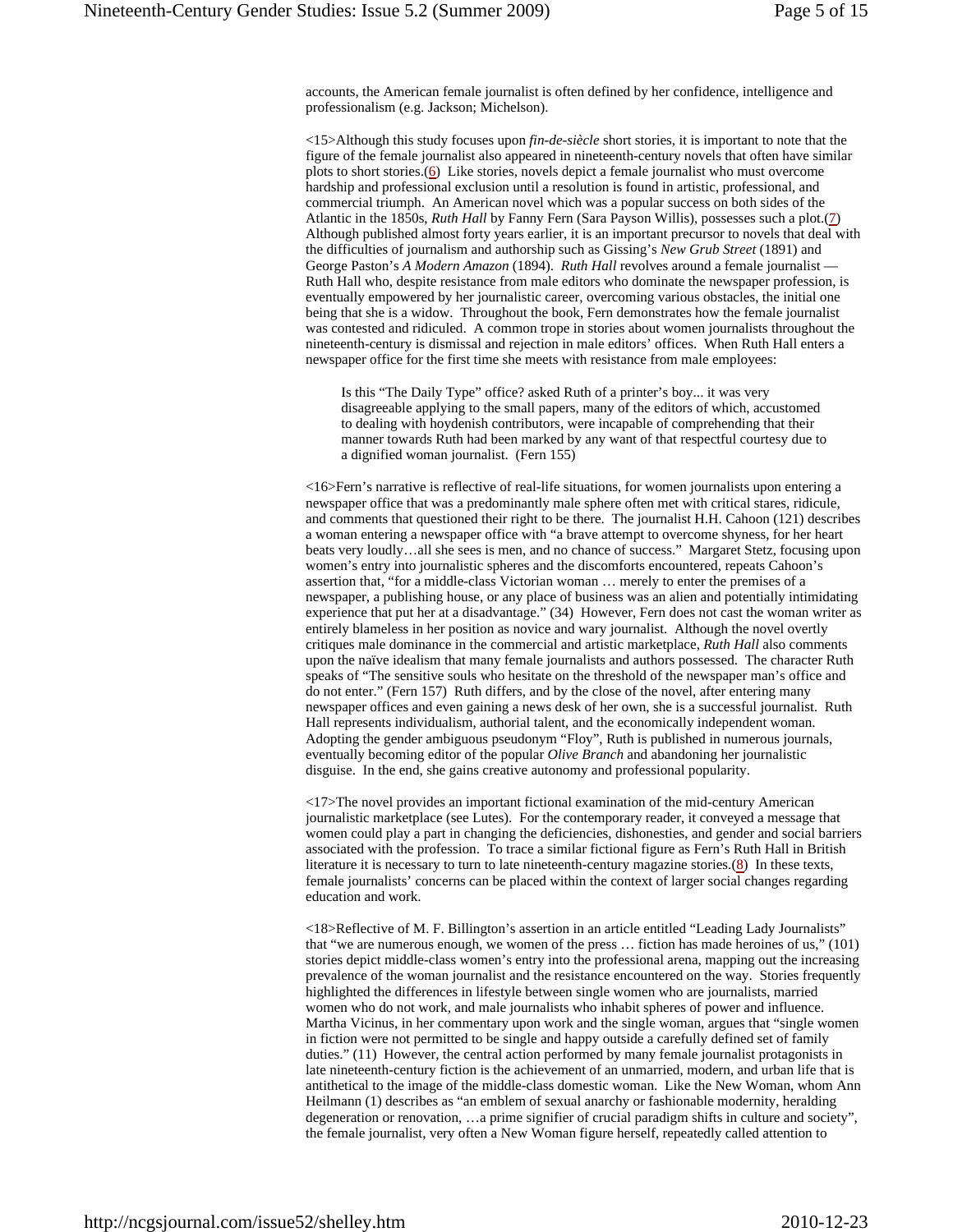middle-class women's, often contested, positions outside of the private sphere. This is evident in stories, for in both their work and home spheres, characters refuse to be unfulfilled spinsters, floundering and in need of a husband. Despite Arnold Bennett's argument in *Journalism For Women*: *A Practical Guide* (1898: 13) that "women journalists are unreliable as a class…the influences of domesticity are too strong to be lightly thrown off," fictional female journalists were often depicted through the opposite of domestic entrapment. A career in the public sphere is not always associated with personal disavowal, but with the sustaining of intelligence and ambition.

<19>Netta Syrett's female protagonists, in magazine stories published in the early 1890s, are often writers and journalists. They are either unmarried or escaping from bad marriages. A journalistic career offers them a chance to live independently in London. Penny Boumelha, in her article on late nineteenth-century fiction in which the heroine is a writer or journalist, claims that "it is difficult to think of any female character that actually wants to be a journalist…such work is a last resort under the pressure of financial necessity". (165) Although this is true of many female characters who engage in journalism because they cannot marry or find themselves impoverished, there are numerous examples of female characters who enter the profession because they seek independence, equality, and recognition in the public sphere; "To be able to do something that all your clever men hadn't accomplished" as the female protagonist states in "Jennie Baxter, Journalist", a short story by Cottrel Hoe first printed in *Windsor Magazine*. Jennie Baxter, who has "written a good deal for some of the evening papers and for some of the magazines", desires to inhabit the male-dominated journalistic ranks of the "*Daily Bugle*". She refuses to confine herself to writing "a woman's column…I have never read a woman's column myself." She argues with the *Bugle* editor who points out to her that women journalists "send articles…. from their homes". Jennie Baxter achieves her goal by outperforming an inadequate male journalist who carelessly blurts out a sensational scoop that Jennie writes up and sends to the newspaper before he can get his piece in print. She becomes assistant editor at the "*Bugle*". The male editor, reminded by another member of staff that he once "didn't believe in women journalists", holds Jennie up as the most competent member of his staff.

<20>Female journalists in magazine stories are often New Woman figures aligned, in critical views, with either advancement or domestic failure. In contrast to the positive images discussed above, the female journalist, often a spinster figure, was also associated with familial transgressions and a too public image. The popular press perpetuated images of the unmarried female journalist as masculine, embittered, and without domestic responsibility. In "A Lady Journalist — as seen by a Man" published in *Gentleman's Magazine*, the anonymous writer, who does not name any "Lady Journalists" in particular, claims that "No doubt she is capable of writing…but she could not inhabit the ideal household…she would not contribute to its health and happiness… the effective gifts of the domestic woman… marriage should be the vocation of all these scribblers".  $(73)(9)$ 

<21>Issues concerning marriage, domesticity, and working women are also confronted in "A Common Occurrence", a story by Netta Syrett, a writer repeatedly categorized by her work for the *Yellow Book* arguably at the expense and recognition of her wide range of journalistic stories and expansive novel writing. In "A Common Occurrence" the female character, Avice Seagrove, is an independent middle-class woman in possession of intellectual authority. Initially she is discontented with her lifestyle; her job, "typewriting in an office", leaves her dissatisfied. Through her married friend's eyes she is a failure because 'she hasn't a penny and lives by herself in miserable rooms". Avice is in love with the friend's husband who was once a successful journalist but on gaining great economic wealth through his marriage gave up his career. He is no longer in the public sphere and functions as a warning of the consequences of giving up literature and authorship for wealth and domesticity. The failed male writer's intrusive wife attempts to find Avice a wealthy and unsuitable husband. Once introduced to her potential husband she mocks his opinions upon the education of women, "in a properly constituted world women would have the brains of a jellyfish and the beauty of a Gaiety chorus girl. Then there might be a chance of happiness for them." Despite her ridicule, Avice nearly succumbs to a marriage based only on financial gain. She remembers the wasted life of the male writer, who, in a gender-role reversal, gave up his successful journalistic career upon marriage. Avice decides upon a new profession in journalism, writing for a magazine the "*Comet*".

<22>Syrett argued for the merits of independence, city life, and a writing career in much of her fiction. In her short story "The Real Facts", Mary Denton, the protagonist, exemplifies the image of the woman journalist living in London and writing for money:

London life was still new to her; new and absorbing in its interest…she was trying to write, trying …to express some of the mental ferment which her new life had engendered…the article was finished the next day…I've placed two of the little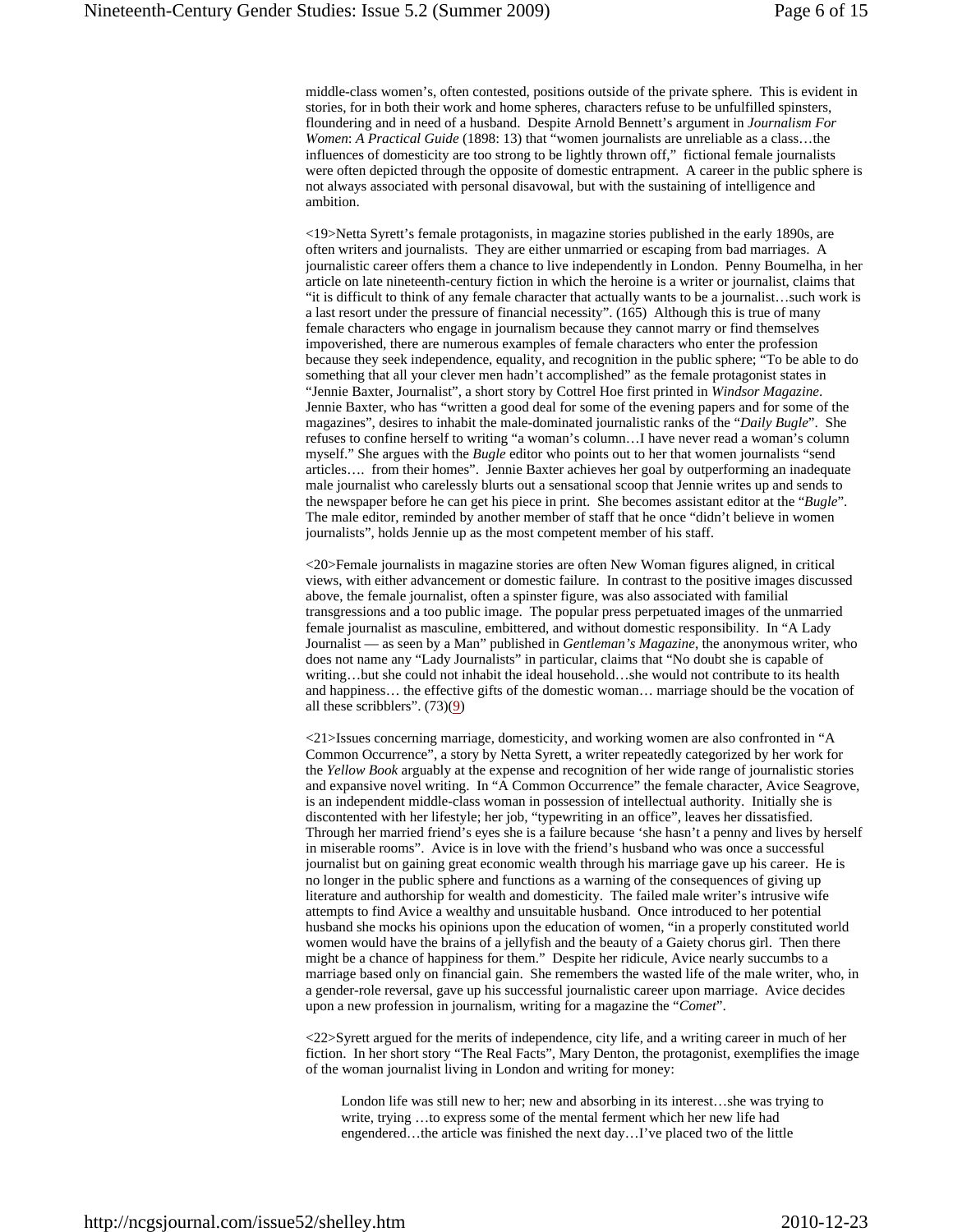#### articles in *The Weekly Magazine*.

Despite the adverse behaviour of a fellow female journalist, who cheats and plagiarises Mary Denton because she is left in poverty due to a cruel husband, the story functions to explain the merits of a career in magazine journalism. In much of her writing, Syrett makes male characters problematic and the cause of female deception and downfall. Male characters are often weak morally or professionally. In stories with a female protagonist who is a journalist, a recurring theme is that of female empowerment by way of the claiming of male space, both professional and domestic. In Syrett's story "That Dance at the Robsons", a male journalist is a "little wretch" who gains his copy by eavesdropping upon private conversations. The female protagonist, Norah Kingsley, has studied at Cambridge and is an aspiring journalist hoping to make her own living. Norah discovers and exposes the underhand methods of the male journalist. He is dismissed from his paper, and Norah is rewarded with a position.

<23>Syrett's narratives are highly critical of male behaviour and depict, as Ann Ardis observes in *Modernism and Cultural Conflict*, *1880-1922*, (545) "culture's conflicts about women's entrance into the public work force." Such conflicts were played out in *fin-de-siècle* magazine spaces. Many journalists and editors viewed the female journalist as a menacing figure and questioned the presence and motivations of women in the journalistic sphere. On entering the metropolitan and newspapers arenas, the female journalist was sometimes viewed as an occupational threat, intent on undermining masculine authority and activities:

Arrived at the newspaper office … journalism has of late shown a marvellous power of assimilating the flimsy modern reportage and the disorderly new woman whose lack of knowledge of the system is injurious to production … There is much bad work done by lady journalists. ("Modern Journalism")

Magazines regularly included references to the "bad work done by lady journalists". On the presumption of male dominance in late nineteenth-century journalism, it is probable that the anonymous *Chamber's* writer is male. Rather than looking upon women's entry into the journalistic sphere as one of social progression the author marks it as regressive and professionally dangerous. The periodical press was an influential, and contradictory, sphere for both resisting and celebrating the female journalist. Negative portrayals of the "Lady Journalist" can also be found in magazine stories, which are the subject of the next section.

#### **Fictional Female Journalist as Anti-Heroine**

<24>If some women writers were heralding a career in journalism as advancing, radical, and modern, there were others, interestingly often New Women authors and journalists themselves, providing fictional women journalists with deceitful personalities, inept at their work, and at worst scheming for, and awaiting, marriage to escape the profession. Some of these stories seem to affirm the idea that women were not physically or intellectually fit for journalism except as conveyers of fashion, gossip, and philanthropic hobby-like concerns. Male and female writers, in fictional characterizations, pitched the female journalist as a "new" model of womanhood invading male workspace, often with harmful and fatal consequences. Stacey Spaulding points out, in her study of journalists in popular American fiction, that "it seems logical to assume that as women actually played a larger role in journalism, fictional portrayals would show them as strong and independent persons." As discussed above, many writers did demonstrate the growing influence and presence of women in journalism in a celebratory manner. However, there are numerous stories that detract from such a view. Plot lines raise issues relating to professional and personal integrity, publicity, sexuality, and 'subversive" behaviour in male editors" offices. Rather than creating admirable accounts of women journalists who enter newspaper offices to advance themselves, writers created anti-heroines.

<25>The volatility of journalism and the struggles of a woman to gain copy are depicted in "The Journalistic Instinct", a story by "Belle" published in the *Pall Mall Magazine*. In "The Journalistic Instinct", the female journalist, who calls herself "Lady Le Strange", is, according to the narrator, "quite out of harmony with her environment … *The Evening Mail* was an old established paper." She is fashionably dressed, the "perfect type of that idle society woman whose shortcoming and follies were so often shown up in the columns of the *Evening Mail*". Lady Le Strange does have "brains" and "an intelligent gaze" and eventually fits into the newspaper environment: 'she had easily become accustomed to the brilliant young journalists … grimy printers, to the cheeky newsboys". She becomes an "indispensable member of staff" and the tone of the story, at this point, seems to be about the effectiveness and intelligence of female journalists at ease in modern metropolitan surroundings. However, the author changes direction and we learn that Lady Le Strange is "a woman of the world", who is really "an odd emancipated damsel". In order to gratify her "passion for composition", she bases a story, "Platonic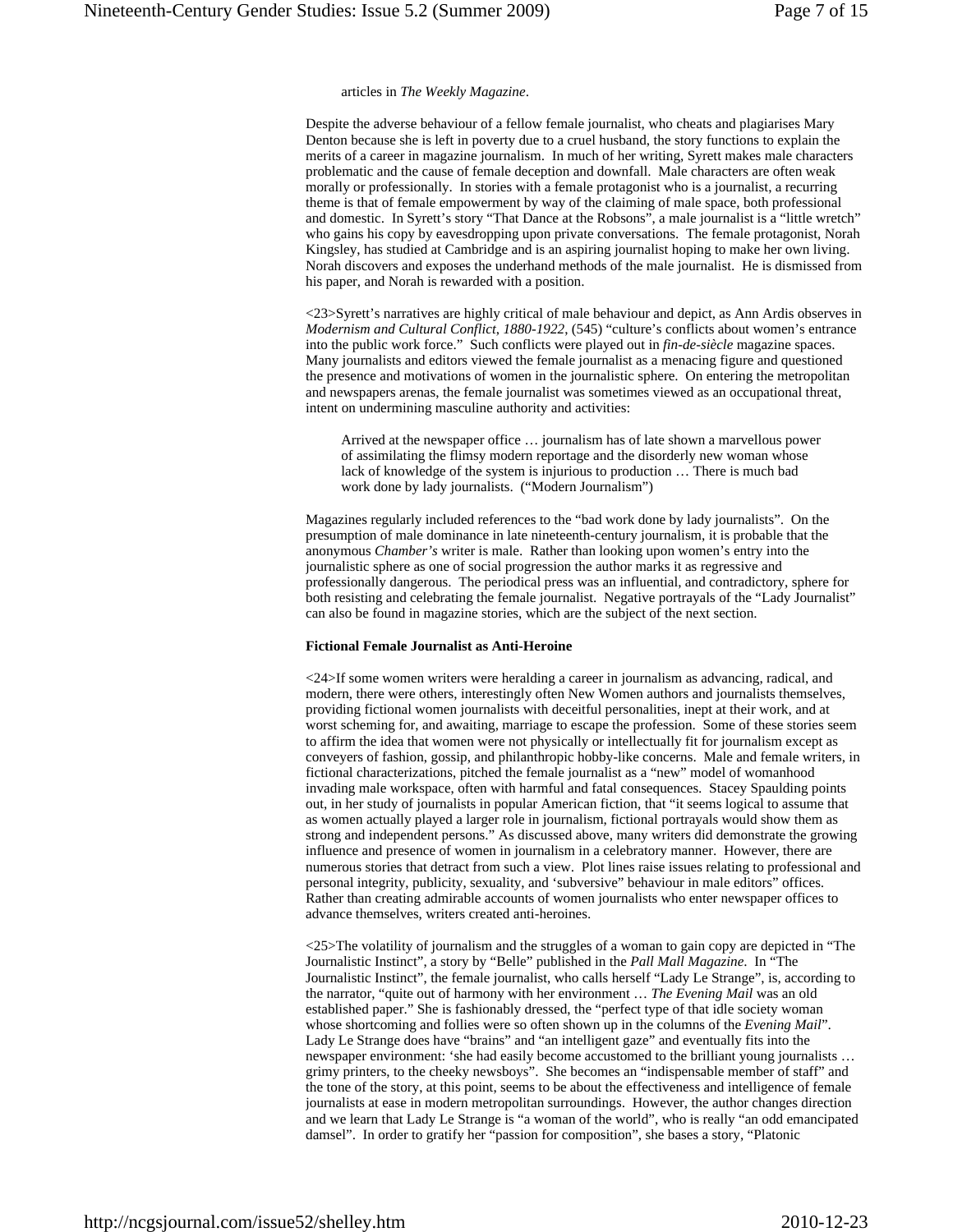Friendship", upon her rejection of a former suitor despite the "insensitivity" of doing so. She is guaranteed a wide audience, the "circulation of the *Evening Mail* was large", the "journalistic instinct awoke within her", and she sends the piece to her "Fleet Street office". The rejected lover reads the story, visits Fleet Street and denounces her as "indelicate … he had lost faith in womankind". Lady Le Strange loses "faith" in her "journalistic duties", and instead of maintaining independence and effect in the newspaper office, resigns to "addressing herself to the editor" when the "journalistic instinct came upon her."

<26>The "journalistic instinct" is somehow, in the narrative of "Belle", a maligned parody of the maternal "instinct". The female journalist longs to create the "perfect copy" and "nurture it for all to see". ("The Journalistic Instinct" 67, 68) Bad journalism is as destructive as neglectful motherhood. The story presents a contradictory image of the *fin*-*de-siècle* female journalist, for it depicts both journalistic success and professional inadequacies. It establishes that masculine opinion and professional power play a part in curbing female creativity, but appears also to claim that women's "journalistic instinct", when given too much free reign is damaging, especially to men. The pseudonym "Lady Le Strange" impresses that the occupation is somehow at odds with female behaviour. The aim of the story seems to be to confirm the assertions made by P. Frenzeny in "Yarns in a Fleet Street Office", an article that interestingly appeared in the same issue of the *Pall Mall Magazine*, in which the story by "Belle" was printed. Frenzeny wrote that, "In evaluating journalists, especially those that are women, one must take into account that their hearts often rule their pens...what they try and accomplish is no doubt for the social good...but I see unhappy women…and well intentioned editors writing, covering their mistakes." (175)

#### **"After a year on the papers I longed for the hearth": Marriage or Journalism?**

<27>Echoing Frenzeny's sentiments regarding the anti-domestic female journalist, the successful journalist and author Mrs W. K. Clifford (Lucy Clifford), recalling her time writing journalism, in a column entitled 'some Women's Thoughts", comments upon the clothing and environment of women arriving to hand in copy at a Fleet Street office: "the dress materials conjure up all manner of delightful visions of summer and its attendant joys … but are made dowdy by the scenery of Fleet Street". Mrs W. K. Clifford then goes on to seemingly question her own involvement with the journalistic sphere, explaining how she "looked around and saw women who had no desire to write, knew nothing of the print market … there is no amusement in the spectacle of the woman of forty-five with no affinity to home or hearth … after years on the papers I longed for both of them."

<28>Fictional women journalists often reflect the dilemma of choosing between a career and marriage. Characters are faced with the choice of sacrificing their occupations or foregoing marriage for a life of poverty and personal frustration. Journalistic lifestyles are at odds with male expectations of the domestic woman. Male characters often "rescue" female journalists and by doing so denounce their professional lives. A story by Mrs Roy Devereux (Margaret Pember Devereux), "The Feminine Potential" — the title appears again in her volume of essays, *The Ascent Of Woman* published in John Lane's Eve's Library Series — explores how a woman journalist rejects a potential suitor. The female protagonist, Margot, wonders why "people get married…and then thought it was only part of the futility of life." Later she discovers that the man who proposed to her has married someone else. Margot, in a morbid move, gases herself in her London attic. Devereux, unlike Syrett in "The Real Facts", appears not to hold heroic views of the single woman who writes for a living. "The Feminine Potential" seems to say that the woman who rejects domestic womanhood is to blame for her ensuing downfall. Devereux is also scathing of 'spinster journalists". In *The Ascent of Woman* she claims that "The ordinary article on woman is saturated, be the writer thereof male or female. But any callow youth or any inexperienced spinster lacking in knowledge of life and literary ability is accepted as a competent critic of women." (6)

<29>Devereux was not a conservative, anti-woman writer: *The Ascent of Woman*, typically for John Lane's Eve's Library Series, is concerned with women's new and transforming presence in the public sphere. Yet like other *fin-de-siècle* women writers, Devereux holds contradictory and ambiguous views about the female author/ journalist. Perhaps because of the instability of the profession, women writers chose to depict its shortcomings and adopt a warning tone. Edith Nesbit's magazine story, "Miss Lorrimore's Career", was published in *Sylvia's Journal* opposite the article "Women in Journalism", from which I quoted earlier in the article. Nesbit's female character Miss Lorrimore makes "her living by journalism." She possesses "brave independence", and writes for various journals: "I have a paper on old maids to finish for the *Globe*". She researches articles better than any of her male contemporaries in the British Museum Reading Room. Miss Lorrimore attracts a lot of male attention and when she is offered a marriage proposal from a male journalist, she at first turns him down. Later because of emotional turmoil, regret, and professional self-doubt, she abandons magazine journalism. A friend laments the fact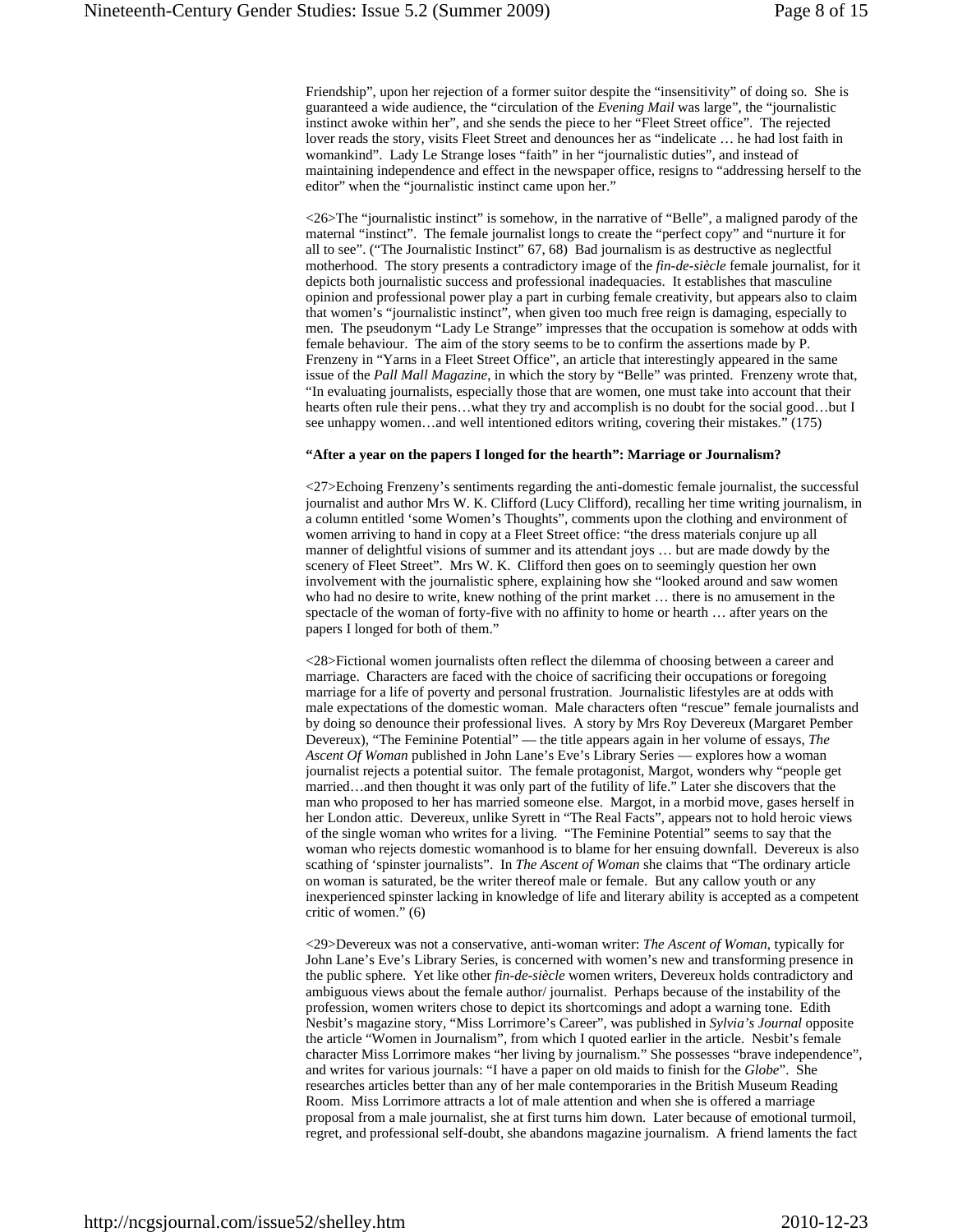that he does not "often see her name in the magazines now, and she's grown a bit thin and seedy looking". After six months absence, the rejected admirer returns and once again declares his wish to marry her. This time she submits to the proposal, at the same time declaring "I don't care about independence now…I don't want independence, I want you." The research undertaken for her "old maids" article for the *Globe* appears to have triggered fears of the single life.

<30>This number of *Sylvia's Journal* offered contrasting images of the female journalist. The article "Women in Journalism" mentions the need for women to sustain their careers and independence: "…women who believe in women, and feel that her mission has never yet been properly fulfilled, and that the time is coming when she will take her place not as the inferior or rival, but as the equal of man". In contrast, Miss Lorrimore "has short fluffy hair" and declares her wish to "abandon journalism and serious books." ("Miss Lorrimore's Career", 133) *Sylvia's Journal* was, as Fraser *et al*. (223) observe, politically conservative and domestic. However, as Linda K. Hughes points out, "S*ylvia's Journal* was also receptive to "New Woman" issues especially under the editorship of Rosamund Marriott Watson (January 1893-April 1894). It seems that in printing different images of the female journalist — the professional New Woman journalist asserting autonomy in the workplace, and the fictive novice denouncing the profession for romance — *Sylvia's Journal* may have been appealing to a dichotomous readership, made up of both domestic and advanced women.

<31>The equivalence of woman with home, at odds with journalism, awaiting proposals and romantic resolutions, produces, in terms of women's writing, jarring themes for the modern reader. Yet for some 1890s readers of stories about female journalists, the journalist's downfall seems to have been a welcome one. As an anonymous critic claimed, in a caustic *Bookman* review of Mrs Everard Cotes's (Sara Jeannette Duncan) *A Daughter of To-Day* (1894), a novel about a female journalist, Elfrida Bell, who commits suicide after failing to make an impact in the journalistic world: "Elfrida Bell from Sparta, US, makes her way to Fleet Street …uncertain of her talent except as a woman who says too much ... when we read of her journalism we feel amusement … the thematic of suicide is most welcome."

<32>Female journalists are often cast as anti-heroines because of their ability to cause the downfall, professional and emotional humiliation, and even death, of male journalists. Disillusioned and fearful, male journalists lose out professionally and economically to women journalists. Hugh Crackenthorpe's story "A Conflict of Egoisms" depicts the bitter competitiveness between an ambitious female journalist and the failing writer she marries. Oswald Novell, a mediocre author, refuses to participate in journalism "because of his deep sense of literary conscience". He ignores journalistic changes and the reading demands of a modern public. In contrast, the female journalist, Letty Moore, is at the centre of new journalistic practice and commerce:

Everyday for the following six years, she spent in and out of the narrow grimy building in Fleet Street, doing all manner of odd jobs…After a while, working up to paragraphs and even writing leaderettes …three or four times her salary was raised… then the sub-editorship of a ladies' weekly was offered her. (Crackenthorpe 280)

On her marriage she gives up journalism. Just before that we see her "in a state of unnatural passivity…. she went to the office as usual …she clung onto the old life instinctively…at the thought that it would all be gone". The male writer cannot understand Letty's unhappiness due to her abandonment of journalism. When she returns to the profession, he jumps into the Thames, unable to stand marriage to a woman journalist who is "all for the press and publicity". The tone of the story blames the selfish woman journalist for the ending of the man's career and his life. Letty Moore assumes power both in the private and public spheres. She is deemed dangerous and destructive. Yet she can also be upheld as a New Woman who refuses to be domestic and subordinate to an inept and weak man. For Crackenthorpe, though, Letty is a woman with the means to lay to waste male authorship and ambition.

<33>An important question is whether or not the treatment of the fictional female journalist is affected by the gender of the author. Not all men depicted women journalists negatively, a key example being the positive slant given his journalist heroine by the male writer Cottrel Hoe in the "Jennie Baxter" stories published in *Windsor Magazine*. In a similar vein, an influential female journalist is depicted in a little-known story by Henry Harland, "The Burden of Thomas Creed", in which a newspaper editor is saved from "the many sided tragedies and comedies of Fleet-Street" by the "successful apprenticeship of the first woman on the paper … Miss Susan Alden, whose copy is admiringly done."

<34>Then again, women could draw negative portraits of women journalists. George Paston (Emily Morse Symonds), somewhat surprisingly given her status in recent criticism as a New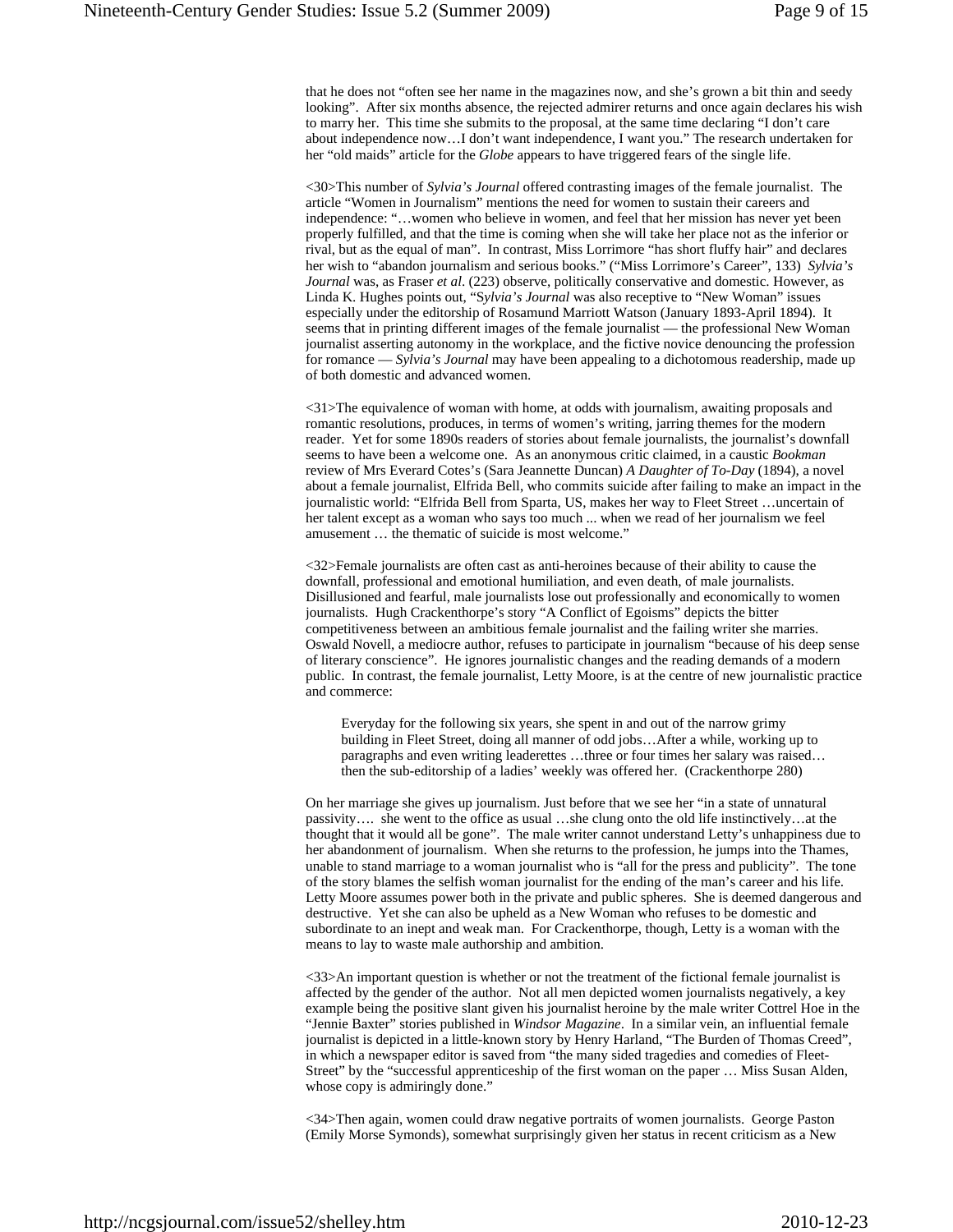Woman author, depicts a dubious and destructive female journalist in a short story entitled "A Lady Journalist". Paston is perhaps best known as an author of two novels with advanced female authors/journalists, *A Modern Amazon* (1894), and *A Writer of Books* (1898). A *Sketch* reviewer claimed that "George Paston and Miss Ella Hepworth Dixon are undermining the citadel of our self-complacency by showing editors and such god-like persons in their habits as they live". ('Things-Seen-By-A- Modern-Man" 693) Here, Paston and Hepworth Dixon, the author of a New Woman novel about a female journalist, *The Story of A Modern Woman* (1894), are upheld as radical writers who provide the reader with realistic and progressive images of the journalistic sphere. In Paston's novels the heroines are writers who must overcome financial, professional, and personal barriers. Regina Haughton, the heroine of *A Modern Amazon*, attempts to escape, through her journalistic work, from a husband who believes that "A hard-working man … gets his stimulus from his male friends ... he wants a wife to love him unreasonably, to believe in him blindly, to forgive him unquestionably." (Paston *A Modern Amazon* 257) Despite Paston's characters being quite worn out with journalism and authorship by the end of both novels, they are sympathetic heroines who bring into view the adversities of both personal and professional life. In "A Lady Journalist", however, Paston depicts a woman who cheats her way into writing for the "*Reader*". Once accepted onto the staff of the *Reader* as a reviewer, she cannot cope with the demands of the job and asks her suitor, another *Reader* journalist, to fake articles for her. He agrees but hopes that "Evelyn would very soon tire of this journalistic fancy." (Paston "A Lady Journalist" 68-73) "Evelyn did not tire of her journalistic freak" and demands that he writes more copy for her. He, meanwhile, is strained through writing articles under his and her names and the editor sacks him. She is given his post. "He realised that his sweetheart had gradually ousted him from the berth he had won at the cost of so much hard work and steady perseverance" and is relegated to finding work on the "rather scandalous paper the *Pillory*". In a final act of deception, Evelyn marries the editor of the *Reader*.

<35>Negative portraits of female journalists raise issues surrounding feminist debates of the late nineteenth-century. Anti-heroine characters are antithetical to the non-domestic advanced woman in journalism not least because they are temporary transgressors, and do not keep on with their careers. If we associate characters with cultural and political climates, then many texts appear to demonstrate conservatism on the Woman Question. Yet stories in which female journalists are depicted as doubtful characters still present women's modernity, presenting themes of publicity and authorship. Many magazine stories and novels published in the 1890s functioned as critiques of the social status of women, yet critics feared the popularity of such stories and questioned their influence upon the woman reader. As *The Bookman* critic comments in the review of *A Daughter of To-Day*: "an interesting item is the extent to which the lady writer of to-day will tell a story about vulgar modern cheap and popular journalism…. Let us hope for a not too healthy popularity." The reviewer goes on to comment upon the 'sensational newspaper work" depicted in the novel. Low and trivial forms of New Journalism, causing professional injury to journalists was a recurring theme in *fin-d-siècle* stories. Kate Jackson notes in her study of New Journalism and the periodical press that "the tensions between commercial value and literary value in journalistic production are often played out in fiction". (210) However, more detailed portrayals of "vulgar" newspaper offices and new journalistic practices, which Joseph O. Baylen describes as "such innovations as bold headlines, special and sensational articles on the metropolis …" (370) and "yellow journalism" are usually found in stories that have a male protagonist who is a journalist. $(10)$ 

<36>Stories about women's involvement in journalism examine the tensions of the workplace the stories themselves are generated in, dramatizing the difficulties and limitations women faced in the pursuance of a professional career. However, despite complex and ambiguous representations, stories printed in the periodical press, in publications aimed at both male and female readers, provided information that extended readers' understanding of what it meant to be a woman journalist at the *fin de siècle*. Despite the dominance of the press by a masculine confraternity, stories depicting female journalists, especially when read alongside periodical articles that supported and publicised women in journalism, functioned to highlight the inroads into the profession made by women. Such stories were informative, modern "advertisements" for women's presence in the professional public sphere of journalistic work.

#### Endnotes

(1)The late-Victorian press repeatedly positioned the aspiring middle-class female journalist as disillusioned in her bid to leave the domestic sphere and enter the public newspaper arena. In goes on to question "The prominence of women... what are her qualifications? ... sending work blindly ... they cannot gauge an editor's requirements." Such gender prejudice is also depicted in short stories about female journalists: "He objected, in the first place, to the presence of women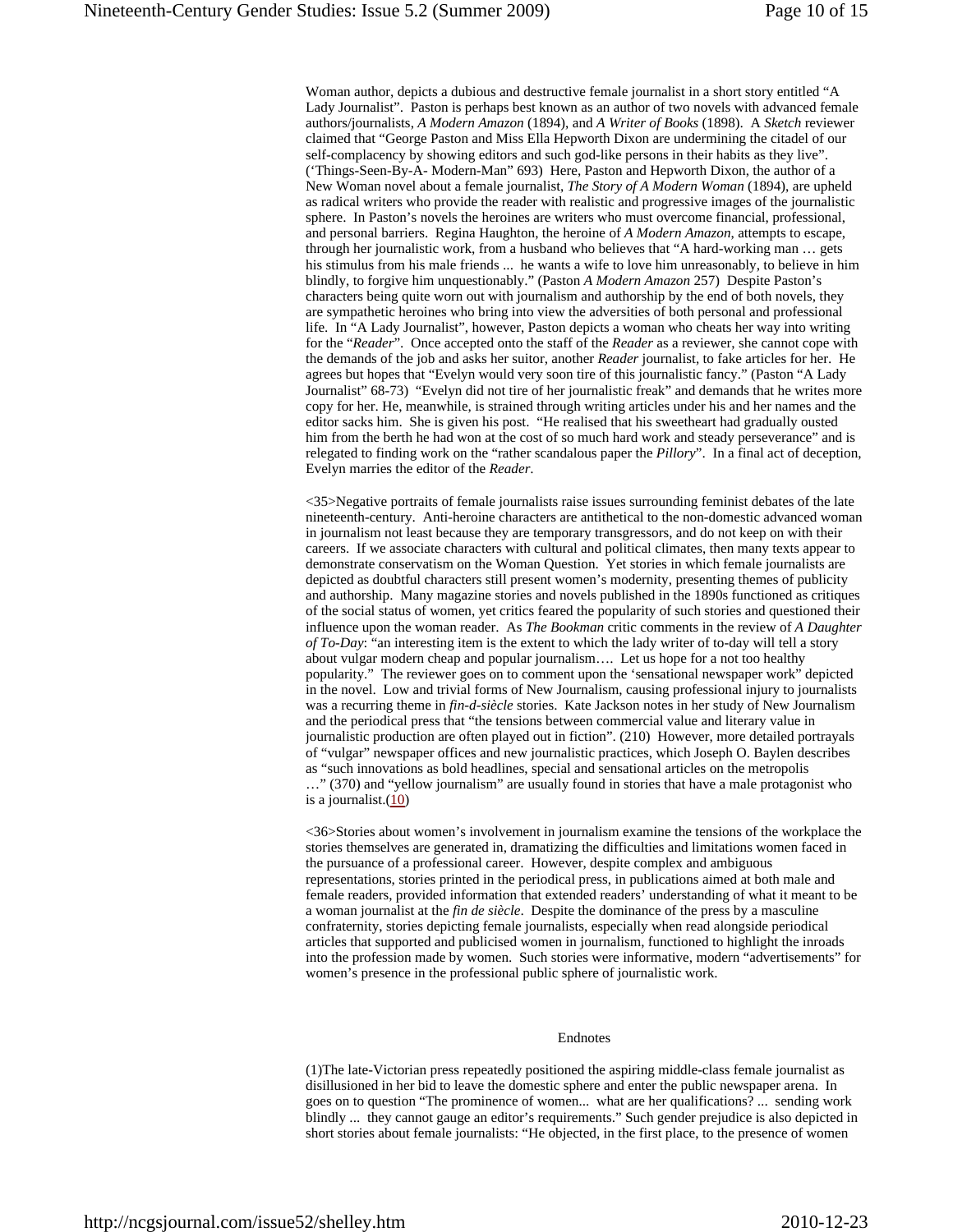in newspaper offices: Their place, he used to say, was in the nursery, not in Fleet Street." (See Dixon, "A Scribblers Comedy" 286) $(\triangle)$ 

(2)Good is one of few critics to discuss journalists as fictional characters in late nineteenthcentury and early-twentieth century fiction. Good claims that "fiction with a newspaper setting had a popular appeal and fulfilled a public need" to know more about the press and practical journalism. However, Good's study entirely focuses upon fictional male journalists. Despite some recent critical work that looks at depictions of female journalists in fiction(see Fehlbaum, Mitchell, and Lute), I would argue that the place of journalism in fiction and the female journalist as fictional character have been neglected in established academic criticism. $($ ^{\wedge})

(3)Wimble's column was a regular feature in *The Lady's Realm*. Other suggestions for "incomes" suitable for middle-class women are: "decorative art, "bookbinding", "gardening", "weaving and jewellery", and 'starting tea-houses in sylvan spots". See *The Lady's Realm* 1 (November 1896 — April 1897): 104, 215, 331,444, 564, 671.(^)

(4)This is a particularly insightful and effective commentary by a female journalist in a bid to be taken seriously as a professional worker. Like a number of women's magazines of the time, it registered and discussed middle-class women's work and new career opportunities. Articles which appeared in women's journals (see below) uphold the female journalist as an advanced woman, intelligent and creative, and with a definite role in the creation of journalism as a modern and suitable profession. $(\triangle)$ 

(5)In her discussion of *The Young Woman*, Emma Liggins points out that "as it gradually became more acceptable for young women to refuse or postpone marriage, the late-Victorian periodical press had to cater for a growing number of female readers who were perhaps more interested in work."  $(216)(\Delta)$ 

(6)Journalism as a plot and subject matter, and the female journalist as fictional character are depicted in a number of novels published at the *fin de siècle*, for example, *The Story of a Modern Woman* (1894) by Ella Hepworth Dixon, *The Newspaper Girl* (1899) by Mrs C.N. Williamson, *Anna Marsden's Experiment* (1899) by Ellen Williams, *A Yellow Journalist* (1905) by Miriam Michelson, *Girl Comrades* (1907) by Ethel F. Heddle.( $\triangle$ )

(7)*Ruth Hall* was first serialised in Britain in the *Family Herald* in 1855. King: 103, 109-10, 200- 1 argues that it is a key text in the British penny fiction market. The edition I have used is the Penguin (1997). $($ <u>^</u>)

(8)In a review of Mrs C. N. Williamson's novel *The Newspaper Girl* (1899), the reviewer interestingly claims that short stories published in the periodical press provide more valid accounts of female journalists and journalism than Williamson's text: "This book may be described as a very tolerable piece of journalist's work. As a "newspaper novel" is full of journalism in both subject and style …the American lady who plays the part of heroine is without beginner's doubts and has boundless enthusiasm for the profession, but the sugary feminine influence is often in evidence… the romantic plot is insufficient when compared to the clever sketches and stories about lady journalists and newspaper work published in various quarterlies, monthlies, and weeklies… In evaluating the lady journalist in literature, one must take into account the average woman journalist's skill and capacity" (*Athenaeum* (30June 1899) 591).(^)

(9)The *Gentleman's Magazine* appears to have relished in its undiplomatic role as critic of the advanced and journalistic woman. In "The Wail of the Male: By One of Them"in the *Gentleman's Magazine* of 1894, the anonymous author of the piece declares that "I am not a fanatic. I am only a husband. I am not against woman's rights. I don't think all women ought to be married. I am glad that women should be newspaper reporters ...Still ... the serpent's tooth is hid in the new movement ... the angel in the house is gone." $($ <u>^</u>)

(10)Numerous articles published in the press critiqued American "yellow journalism" upholding it as antithetical to art and culture. As the American journalist Elizabeth Banks, somewhat ironically, declared "in America we have the real "yellow journalism", and in England you have not got it, and blessed are you". For stories about male journalists, see, for example, Sperry; Ashcroft Noble; Thompson; Williams, *The Stolen Story*. These stories critique, and in Sperry's case satirise, New and yellow journalism, commenting upon the professional malpractices of male journalists and the shortcomings of badly run newspapers. $(\triangle)$ 

Works Cited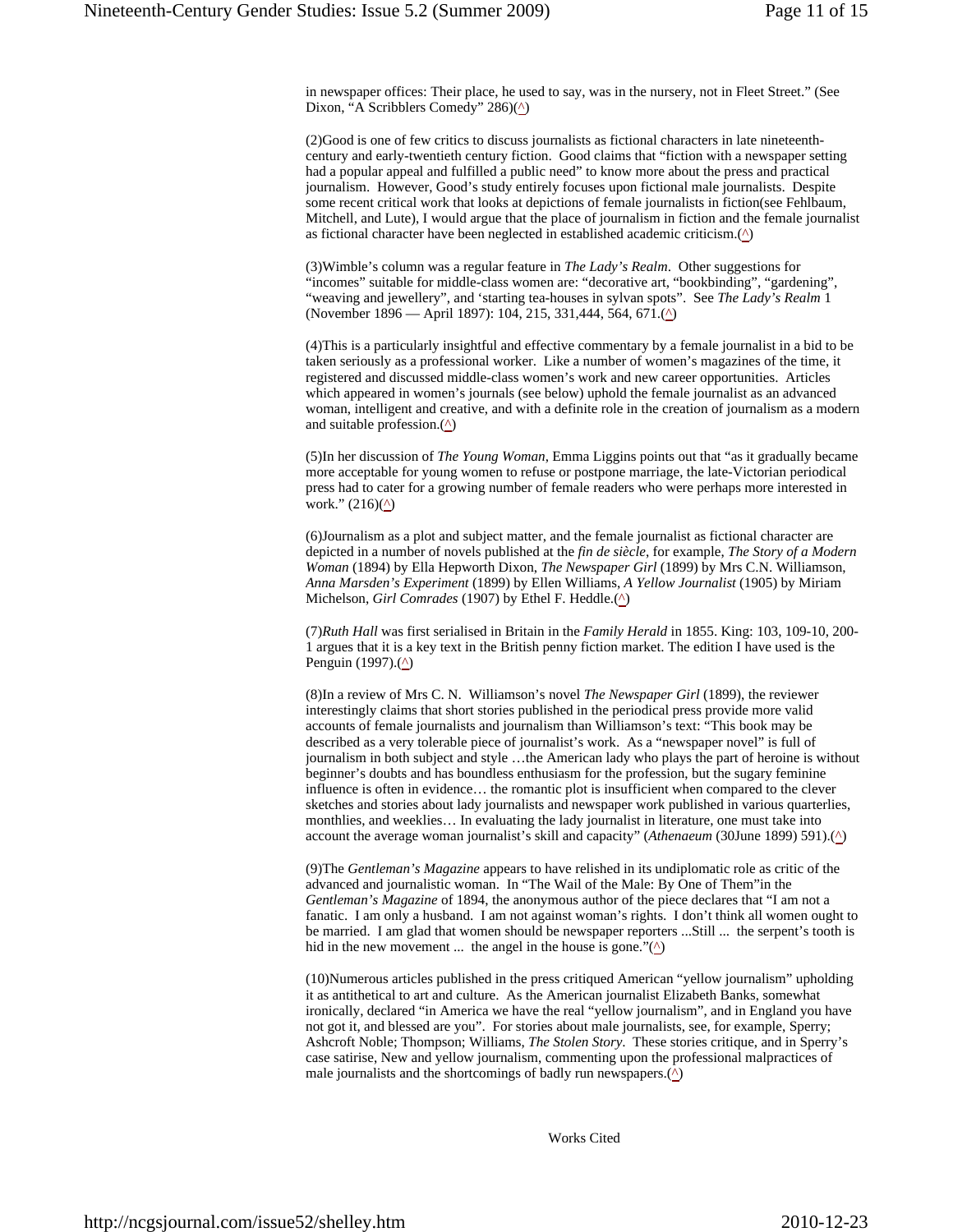Ardis, Ann. *Modernism and Cultural Conflict, 1880-1922*. New York: Cambridge University Press, 2002.

Ashcroft Noble, James. "The Phantasies of Philarete". *The Yellow Book* V (April 1895) 195- 225.

Banks, Elizabeth. "American 'Yellow Journalism'". *The Nineteenth Century* XLIV (July-December 1898): 328-340.

Baylen, Joseph O. "The 'New Journalism' in Late Victorian Britain." *Australian Journal of Politics and History* 18 (1972): 367-385.

Beetham, Margaret. *A Magazine of Their Own?: Domesticity and Desire in the Woman's Magazine, 1880-1914*. London: Routledge, 1996.

"Belle". "The Journalistic Instinct." *Pall Mall Magazine* IV (September-December 1894): 64-69.

Bennett, Arnold. *Journalism for Women*: *A Practical Guide*. London: John Lane, 1898.

Besant, Walter. "Women in Journalism." *The Author* (1893): 22.

Billington, M.F. "Leading Lady Journalists." *Pearson's Magazine* (June 1896): 101-112.

Boumelha, Penny. "The Woman Genius and the Woman of Grub Street: Figures of the Female Writer in British *fin-de-siècle* Fiction." *English Literature in Transition* Volume 40, Number 2 (1997): 164-180.

Cahoon, Holt H. "Women in Gutter Journalism." *The Arena Magazine* (December 1896 — June 1897): 121.

Clifford, Mrs W.K. "Some Women's Thoughts." *The Sketch Magazine* (July 1895): 510.

Cotes, Mrs Everard. *A Daughter of To-Day*. NewYork: D. Appleton and Company, 1894.

Crackenthorpe, Hugh. "A Conflict of Egoisms." *Longman's Magazine* January (1891): 67-82. Republished in Kate Flint (ed.) *Victorian Love Stories: An oxford Anthology*. Oxford and New York: Oxford University Press, 1996: 277-300.

Devereux, Mrs Roy (Margaret Pember Devereux). "The Feminine Potential." *Windsor Magazine* (August 1894): 51-57.

---. *The Ascent of Woman*. Eve's Library Series. London: John Lane, 1896.

Dixon, Ella Hepworth. *The Story of a Modern Woman*. London: W. Heinemann, 1894.

---. "A Scribbler's Comedy." *The Pall Mall Magazine* V (January — April 1895): 286-294.

[Eccles, Charlotte] "Experiences of a Woman Journalist." *Blackwood's Edinburgh Magazine*  CLL (February 1893): 830-838.

Fehlbaum, Valerie. "The Bastille of Journalism." *Ella Hepworth Dixon: The Story of a Modern Woman*. Aldershot: Ashgate 2005: 50-86.

Fern, Fanny. *Ruth Hall* (1855). Republished London: Penguin 1997.

Fraser, Hilary, Stephenie Green and Judith Johnston. *Gender and the Victorian Periodical*. Cambridge: Cambridge University Press, 2003.

Frenzeny, P. "Yarns in a Fleet Street Office." *The Pall Mall Magazine* VI (September-December 1894): 75.

Gissing, George. *New Grub Street* (1891). Republished Hertfordshire: Wordsworth Classics, 1996.

Good, Howard. "The Journalist in Fiction, 1890-1930." *Journalism Quarterly* (Summer 1985): 187-214.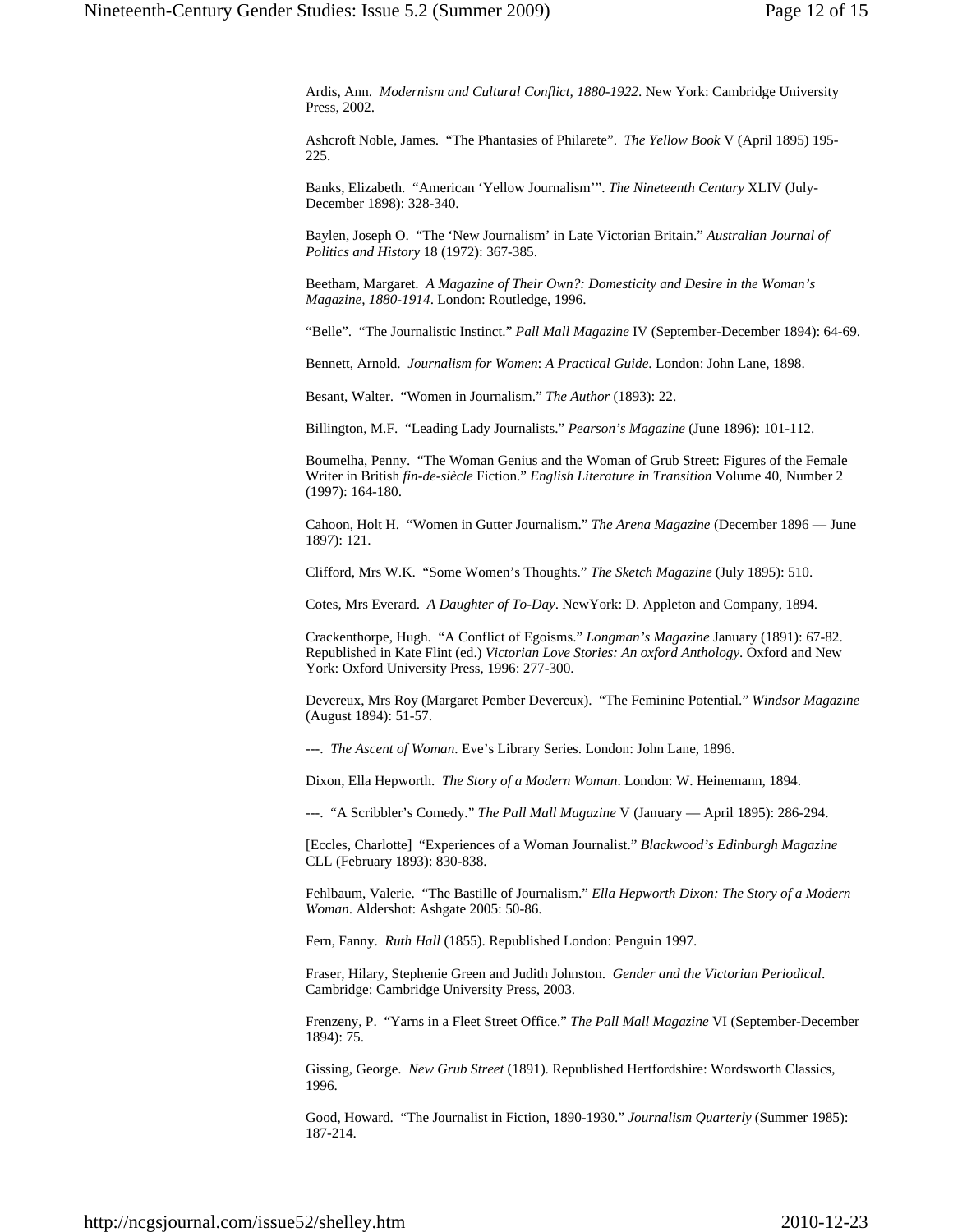Grand, Sarah. "The Tree of Knowledge." *New Review* 61 (1894): 679-680.

Harland, Henry. "The Burden of Thomas Creed." *Scribner's Magazine* (March 1891): 43-48.

Heddle, Ethel F. *Girl Comrades*. London and Glasgow: Blackie & Sons, 1907.

Heilmann, Ann. Ed. *Feminist Forerunners: New Womanism and Feminism in the Early Twentieth Century*. London: Pandora, 2003.

Hoe, Cottrel. "Jennie Baxter, Journalist." *Windsor Magazine* (December 1897 – November 1898): 204-216.

Hogarth, Janet. "Literary Degenerates." *The Fortnightly Review* 57 (1 April 1895): 568-592.

Hughes, Linda K. "A Female Aesthete at the Helm: *Sylvia's Journal* and 'Graham R. Thomson', 1893-1894." *Victorian Periodical Review* 29: 1 (Spring 1996): 173-191.

Jackson, Florence. "Chances For Women in Journalism." *Harper's Weekly* 47 (12 September 1903): 1492-1493.

Jackson, Kate. "The 'Tit-Bits' Phenomenon: George Newnes, New Journalism and the Periodical Texts." *Victorian Periodical Review* 30: 3 (Fall 1997): 201-227.

"Journals and Journalists Of To-Day XVII. – Mr. William Ernest Henley and the 'National Observer'." *The Sketch Magazine* (2 May 1894): 28.

"A Journalistic Experiment." *The Sketch Magazine* (30 May 1894): 228.

King, Andrew. *The London Journal, 1845-83: Periodicals, Production and Gender*. Aldershot: Ashgate, 2004.

"A Lady Journalist – As Seen By A Man." *Gentleman's Magazine* (October 1897): 73.

Leslie, Marion. "Women Who Work: Journalism." *The Young Woman* (October 1894): 128.

Liggins, Emma. "'The Life of a Bachelor Girl in the Big City': Selling the Single Lifestyle to Readers of *Woman* and the *Young Woman* in the 890s." *Victorian Periodicals Review* 40: 3 (Fall 2007): 216-238.

Lutes, Jean Marie. *Front-Page Girls: Women Journalists in American Culture and Fiction*. Ithaca: Cornell University Press, 2006.

Marzolf, Marion T. "American 'New Journalism' Takes Root in Europe at the End of the Nineteenth-Century." *Journalism Quarterly* 61 (1984): 529-536.

Michelson, Miriam. *A Yellow Journalist*. New York: D.A. Appleton and Company, 1905.

Mitchell, Sally. "Careers for Girls: Writing Thrash." *Victorian Periodical Review* (Fall 1992): 109-113.

"Modern Journalism." *Chamber's Magazine* (May 1891): 545.

Nesbit, Edith. "Miss Lorrimore's Career." *Sylvia's Journal* (February 1894): 131-135.

"New Careers for Women: Journalism." *The Ladies' Pictorial* (November 1893): 34.

Noble, James Ashcroft. "The Phantasies of Philarete." *The Yellow Book* V (April 1895): 195- 225.

Onslow, Barbara. *Women of the Press in Nineteenth-Century Britain*. Basingstoke: MacMillan, 2000.

Paston, George [Emily Morse Symonds]. *A Modern Amazon*. London: Grant Richards, 1894.

---. "A Lady Journalist." *English Illustrated Magazine* (January 1895): 65-73.